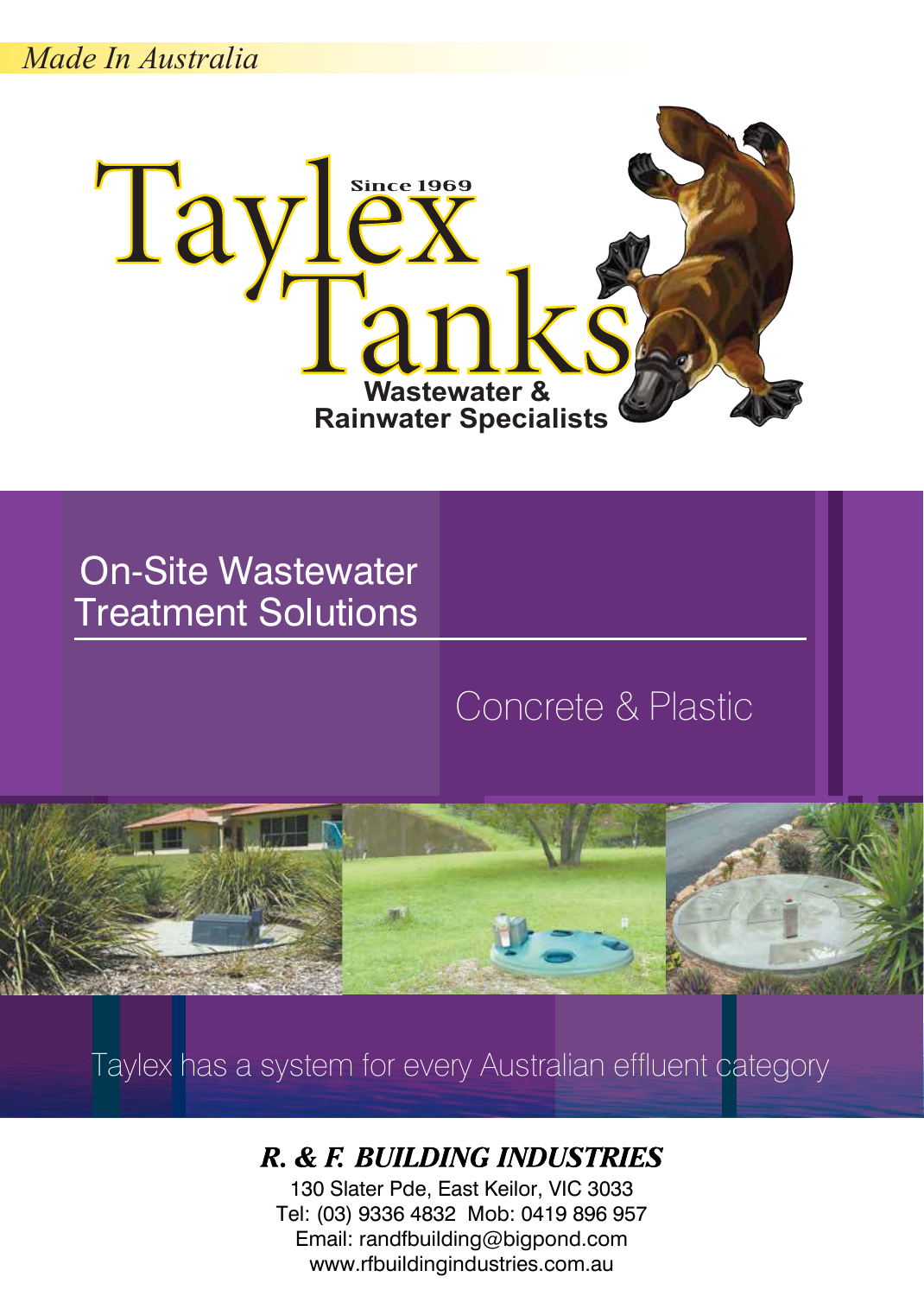## About Taylex

Taylex was founded in 1969 and was the first company to manufacture Aerobic Wastewater Treatment Systems (AWTS) in Australia. Taylex continues to lead the field in both precast concrete and rotational moulding manufacturing, design & installation of Rainwater Tanks and Aerobic Wastewater Treatment Systems (AWTS) or Home Sewage Treatment Plants (HSTP).

Taylex has a National Distribution Network which is supported by factory trained licensed distributors. Our distributors can supply, install, service and maintain our range of both concrete and plastic products from Tasmania to Darwin, Perth to Brisbane. We manufacture all our own concrete and plastic products.



Taylex is a Quality Assured Company that works under ISO 9001. Our range of products carries all relevant State Government Approvals throughout Australia.

#### Installation & Commissioning

Your Taylex consultant will project manage your install with your builder and plumber. They will advise on and discuss matters with you that may affect the final outcome for you (eg sub-surface rock, positioning of tanks, etc.). This ensures a trouble free install with maximum aesthetic value and minimal environmental impact. After the install your builder will go about his job until your house is finished. Please make sure your builder arranges a commissioning date for your system at least 2 weeks prior to your move in date.

#### Servicing

Home Sewage Treatment Plants are required by law to be serviced on a regular basis (normally quarterly unless otherwise stated). Your Local Council will enforce these laws. Systems may only be serviced by registered licensed wastewater service personnel. At Taylex our friendly servicemen will attend your new plant free of charge for the first 12 months. After the first year you can renew your service contract with us on a yearly basis. Please note: All aerated and septic systems need to be pumped out

depending on usage. On average most Taylex systems need to be pumped out between 7 to 10 years. Any claims by other companies that their tanks never have to be pumped out are incorrect as some solid matter that households produce cannot be digested or dissolved.

#### 15 Year Warranty

Every Taylex concrete or plastic system is covered by a full manufacturer's warranty. IMPORTANT: The Taylex 15 year warranty on both concrete and plastic vessels (tanks) extends to the internal compartment walls as they are poured or moulded in one piece and can never dislodge. A 3 year\* warranty on all electrical and mechanical components including the irrigation pump (\*12 month standard warranty and a further 24 months extended warranty when you purchase your 2nd & 3rd years of service calls with a Taylex Approved Service Provider). Warranties apply from the date of commissioning or 90 days from the date of installation (whichever is sooner).

#### Taylex Tanks are purpose built - As A One Piece Moulded Unit

Eliminating any leakage caused by movement of internal walls - a common problem with other tanks that have mortar or silicone joints internally. This would allow contamination between compartments, hindering the treatment process and allowing untreated water to be irrigated into your garden. TAYLEX TANKS NEVER REQUIRE A REBUILD. We believe we make the best concrete and plastic vessels for a treatment system in Australia.

#### Taylex Tanks are Full Wall Tanks and larger than most.

The period of time effluent is able to process in your tank is the secret to producing quality effluent. Our tanks can accommodate more water so your effluent is consistantly treated for longer – even on high usage days. This accommodates for growth of your family and when visitors arrive. The walls in each compartment extend to the top of the tank so shock loads of effluent will not flood the tank and result in cross contamination of the compartment contents.

#### Monitoring and Alarms

Taylex Systems all have two alarms systems by law (1 x Audible & 1 x Visual). This will alert you to a problem and prompt you to call in a Service Technician or consult your Home Owner's Manual (provided in the control box on your tank, our website or available by calling our service department). Once you are aware of the problem you can mute the alarm while you wait for the serviceman. It cannot be forgotten as it will reactivate every 24 hours until a remedy has been found.

We have chosen not to have the monitoring system placed in your house to reduce inconvenience to you. The Taylex Systems are large enough that it is unnecessary to wake a sleeping family in the middle of the night. It also allows our servicemen to work on your system if you are not at home should a breakdown ever occur.

#### Power Usage & Diagnostic Controllers

While the Taylex vessels (tanks) are suitable for a large house the "systems" can be turned down electrically to cater for the individual household usage. The Advanced Blower System uses controllers that have the ability to turn the air blower on and off during the hour if required - unlike other units that run 24 hours a day. This can be changed as the needs of the household change (if the household grows or diminishes.) Your friendly servicemen will monitor the health of the system and adjust the running time if required.

#### Taylex have a System for every Australian Effluent Standard.

Please see the matrix to the right which outlines all our systems to determine which one produces the effluent quality required for your property. Your Local Distributor is always available to discuss your requirements with you.



Concrete & Plastic Tanks 15 Year Tank Warranty Includes Internal Compartment Walls... Plus 3 Years Electrical Components Warranty\*

\*ABS and MAXI Systems Only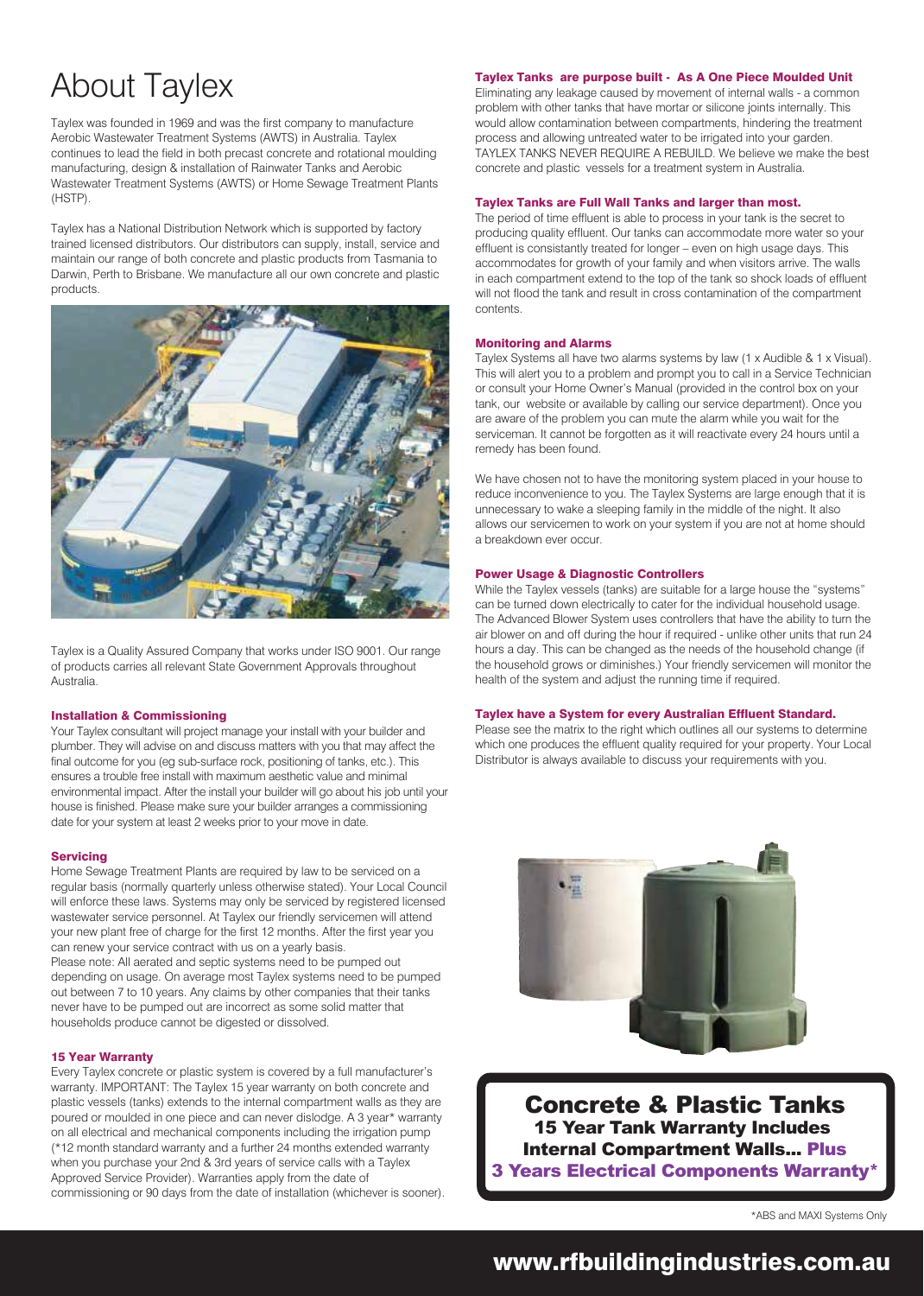|                                                                                                            |                                                                     |                                                           | <b>On-Site Sewage Treatment</b><br><b>Effluent Categories in Australia</b>                                                                                                                                                                                                 |                                                                                                                                      |                                                   |  |  |
|------------------------------------------------------------------------------------------------------------|---------------------------------------------------------------------|-----------------------------------------------------------|----------------------------------------------------------------------------------------------------------------------------------------------------------------------------------------------------------------------------------------------------------------------------|--------------------------------------------------------------------------------------------------------------------------------------|---------------------------------------------------|--|--|
| Taylex has a system for every effluent category                                                            |                                                                     |                                                           |                                                                                                                                                                                                                                                                            |                                                                                                                                      |                                                   |  |  |
| <b>Effluent</b><br><b>Grade</b>                                                                            | <b>Primary</b><br>(Septic)                                          | <b>Advanced</b><br><b>Primary</b><br>(Septic)             | <b>Secondary</b>                                                                                                                                                                                                                                                           |                                                                                                                                      | <b>Advanced Secondary</b><br>+ Nutrient Reduction |  |  |
| <b>Environmental</b><br>Grade<br>Min. Australian Standard Requirements                                     |                                                                     | **                                                        | ***                                                                                                                                                                                                                                                                        |                                                                                                                                      | ★★★★☆                                             |  |  |
|                                                                                                            |                                                                     |                                                           | <b>Taylex Systems</b>                                                                                                                                                                                                                                                      | Our Most<br>Popular System                                                                                                           |                                                   |  |  |
|                                                                                                            |                                                                     | <b>Concrete</b><br>OR Plastic                             |                                                                                                                                                                                                                                                                            | <b>Concrete OR Plastic</b>                                                                                                           |                                                   |  |  |
| 1 - 8 Bedrooms                                                                                             | 3900Lt<br><b>7100Lt</b>                                             | <b>MAXI</b>                                               | COMPACT<br>Discontinued                                                                                                                                                                                                                                                    |                                                                                                                                      | <b>ABS</b><br><b>Advanced Blower System</b>       |  |  |
| 6 - 10 Bedrooms                                                                                            | 7100Lt<br><b>10000Lt</b>                                            | <b>MAXI</b>                                               | <b>DELUXE</b>                                                                                                                                                                                                                                                              |                                                                                                                                      | 2 x ABS                                           |  |  |
| <b>Commercial</b>                                                                                          |                                                                     |                                                           | Taylex Standard and Custom Designed Commercial Systems - Please speak to your Sales Consultant                                                                                                                                                                             |                                                                                                                                      |                                                   |  |  |
|                                                                                                            |                                                                     | <b>Specifications</b>                                     |                                                                                                                                                                                                                                                                            | Fact Sheets Available on subsequent pages of this brochure                                                                           |                                                   |  |  |
|                                                                                                            |                                                                     |                                                           |                                                                                                                                                                                                                                                                            |                                                                                                                                      |                                                   |  |  |
| <b>Tank Construction</b><br><b>Concrete</b><br><b>Plastic</b>                                              | $\equiv$                                                            |                                                           |                                                                                                                                                                                                                                                                            |                                                                                                                                      |                                                   |  |  |
|                                                                                                            |                                                                     |                                                           |                                                                                                                                                                                                                                                                            |                                                                                                                                      |                                                   |  |  |
| <b>Irrigation Area</b><br><b>Above Ground</b><br><b>Below Ground</b><br><b>Subject to Council Approval</b> | $\blacklozenge$                                                     |                                                           |                                                                                                                                                                                                                                                                            |                                                                                                                                      |                                                   |  |  |
| <b>Tank Configuration</b><br><b>Number of Tanks</b>                                                        | Up To<br><b>3 Tanks</b>                                             | 1 Tank                                                    | 2 Tank                                                                                                                                                                                                                                                                     | <b>1 Tank</b>                                                                                                                        |                                                   |  |  |
| <b>Total Tank</b><br><b>Capacities</b>                                                                     |                                                                     | 7,100Lt                                                   | 4,000Lt<br><b>5,300Lt</b>                                                                                                                                                                                                                                                  | <b>Concrete</b><br><b>9,320Lt</b>                                                                                                    | <b>Plastic</b><br><b>7,100Lt</b>                  |  |  |
| <b>Disinfection</b>                                                                                        | Nil                                                                 | <b>Nil</b>                                                | Chlorine*                                                                                                                                                                                                                                                                  | Chlorine* or<br>$\mathsf{\mathsf{UV}}\ \mathsf{L}\mathsf{i}\mathsf{a}\mathsf{h}\mathsf{t}\ \text{-}\ \mathsf{No}\ \mathsf{Chemical}$ |                                                   |  |  |
| <b>Installation</b>                                                                                        | $\mathcal{J}% _{M_{1},M_{2}}^{(h,\sigma),(h,\sigma)}(-\varepsilon)$ | $\mathcal{A}% _{M_{1},M_{2}}^{\alpha,\beta}(\varepsilon)$ |                                                                                                                                                                                                                                                                            |                                                                                                                                      |                                                   |  |  |
| <b>Service Costs</b><br>*These prices may vary<br>from area to area                                        | <b>Nil</b>                                                          | <b>Nil</b>                                                | \$260-450 $p/a$<br>(4 Services)                                                                                                                                                                                                                                            | \$260-450 $p/a$<br>(2-4 Services)                                                                                                    |                                                   |  |  |
| <b>Electricity Usage</b>                                                                                   | .5kW<br>If required                                                 | .5kW<br>If required                                       | $3+kW$                                                                                                                                                                                                                                                                     |                                                                                                                                      | 1.5 - 3kW**                                       |  |  |
|                                                                                                            |                                                                     |                                                           | * While Chlorine is used as a disinfectant, the output levels are no greater than a standard swimming pool.<br>** This system can be timed depending on the amount of waste water produced by the household<br><b>Australian Standards Requirement with Taylex Results</b> |                                                                                                                                      |                                                   |  |  |
| <b>Effluent</b><br><b>Grade</b>                                                                            |                                                                     | <b>Primary / Septic</b>                                   | <b>Secondary</b>                                                                                                                                                                                                                                                           |                                                                                                                                      | <b>Advanced Secondary</b><br>+ Nutrient Reduction |  |  |
|                                                                                                            |                                                                     | Australian<br><b>Standard</b>                             | Australian<br><b>Standard</b>                                                                                                                                                                                                                                              | Australian<br><b>Standard</b>                                                                                                        | <b>TAYLEX ABS</b>                                 |  |  |
| BOD <sub>5</sub><br>Biological Oxygen Demand Over 5 Days                                                   |                                                                     | $120 - 240$ mg/L                                          | $<$ 20mg/L                                                                                                                                                                                                                                                                 | $<$ 10mg/L                                                                                                                           | $<$ 1.85mg/L                                      |  |  |
| <b>TSS</b><br><b>Total Suspended Solids</b>                                                                |                                                                     | 65 - 180mg/L                                              | $<$ 30mg/L                                                                                                                                                                                                                                                                 | $<$ 10mg/L                                                                                                                           | $<$ 5.19mg/L                                      |  |  |
| <b>Thermotolerant</b><br><b>Coliforms</b>                                                                  |                                                                     | n/a                                                       | $<$ 200/100mL                                                                                                                                                                                                                                                              | $<$ 10/100mL                                                                                                                         | $<$ 0.783/100mL                                   |  |  |
| <b>Nitrogen</b>                                                                                            |                                                                     | n/a                                                       | n/a                                                                                                                                                                                                                                                                        | n/a                                                                                                                                  | $<$ 25mg/L                                        |  |  |
| <b>Phosphorus mg/L</b>                                                                                     | n/a                                                                 |                                                           | n/a                                                                                                                                                                                                                                                                        | n/a                                                                                                                                  | $<$ 5mg/L                                         |  |  |

Turbidity\* Clarity

5.22NTU Official Independant 6 Month Test Results

#### In comparison

\*The WHO (World Health Organization), establishes that the turbidity of drinking water shouldn't be more than 5 NTU, and should ideally be below 1 NTU.

n/a

>13NTU

## www.rfbuildingindustries.com.au

n/a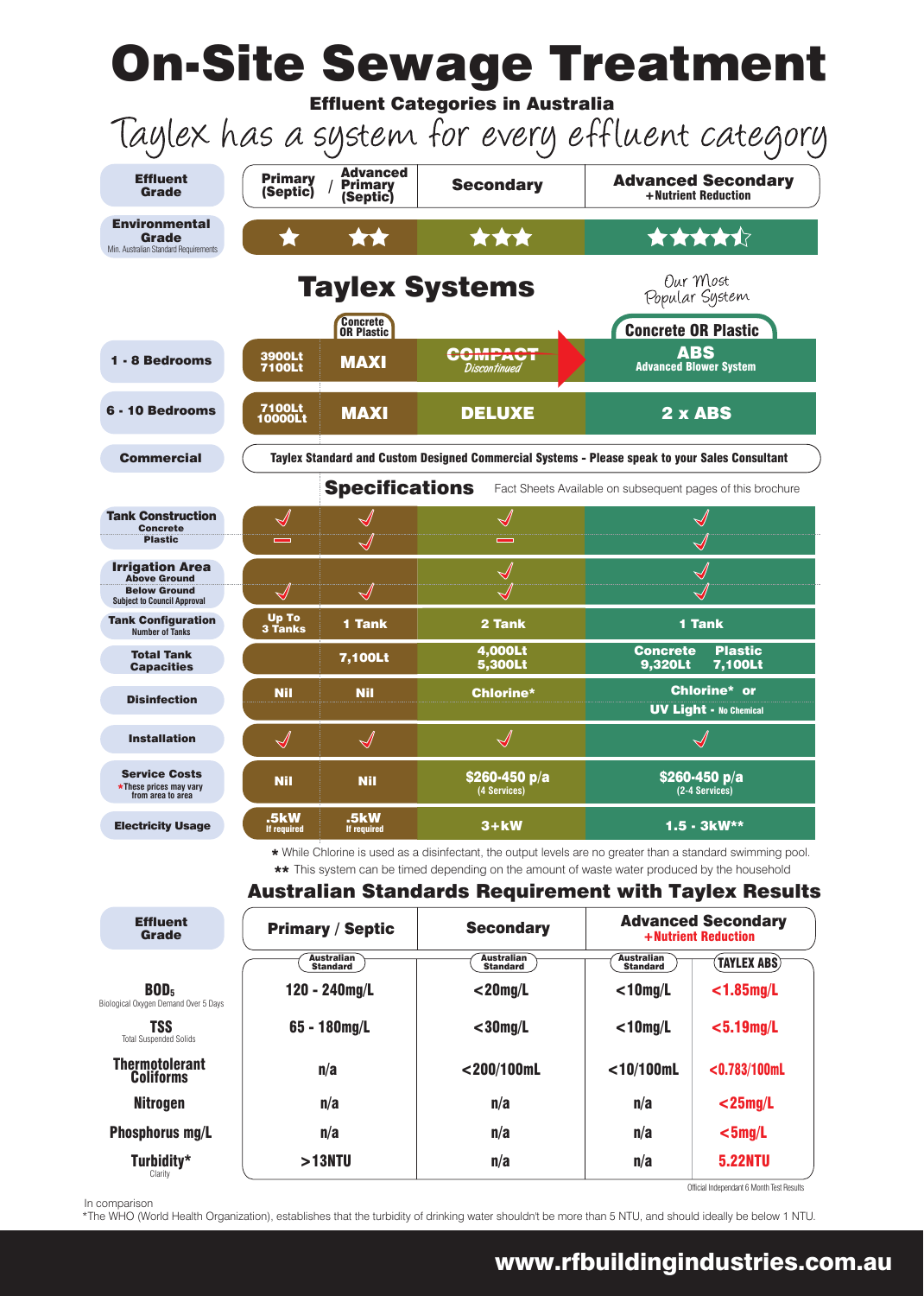# $\bigcap_{\text{Taylor}}$   $\bigcap_{\text{B}}$

#### Why install a Taylex™ ABS?

If you live in an unsewered area, you will be required to install a system to treat your wastewater. It is your responsibility to ensure that you protect your family and the environment from potentially harmful substances. By installing a Taylex™ ABS you will be ensuring that you treat all your household wastewater to the highest level available. The treated effluent from a Taylex™ ABS is classified as advanced secondary which means that it is approximately 65 times cleaner than septic tank effluent, (which cannot be used for irrigation as it is a Health Hazard) and at least 5 times cleaner than effluent from most other treatment systems.

#### What makes the Taylex™ ABS different from other systems?

The Taylex™ ABS is a specially designed and manufactured one tank system that is made from either concrete or plastic. All of the internal walls are poured or moulded at the same time as the outer wall. We use steel reinforcing to make our concrete tank extremely strong and durable and fireproof. We use sandwiched closed cell polymer foam to make our plastic tank light, strong and durable. We do not use sealants or glues to seal our chambers as these will fail over time resulting in contamination of the treated effluent. We also do not use flimsy materials inside our tanks for walls or baffles. Our systems are designed to last as long as your house without ever having to be structurally rebuilt.

The Taylex™ ABS does not need more than one tank to achieve its extremely clean effluent quality. We have found by experience that two or three tank systems have the disadvantage of buried interconnecting pipework which can fail during backfilling and subsequent earth subsidence and compaction, resulting in raw sewage entering the environment and endangering your family's health.

Full Wall Construction

### **The 5 Step Process**

**Step 1:** All wastewater from the home flows by gravity into the primary pre-treatment chamber of the Taylex™ ABS, and then into the secondary pre-treatment chamber by way of a mid-water take off. Solids are allowed to settle to the bottom of these chambers and a crust forms on the top. This naturally occurring crust stops odour from escaping from these chambers. Anaerobic (no oxygen) bacteria establish themselves in these chambers and partially digest the organic matter. Any untreatable and potentially harmful solids are retained within these chambers. The mid-water liquor between the bottom sludge based layer and the surface crust then flows by displacement into the aeration chamber.

**Step 2:** Air is introduced into the aeration chamber by way of a silent Blower with a Taylex<sup>™</sup> air diffuser located at the bottom of the chamber. Aerobic (oxygen loving) bacteria proliferate and digest most of the remaining organic material. Fixed biomedia assist the retention and growth of the biomass.

**Step 3:** The liquid then flows into the clarification chamber for final settling. Sludge is removed from this chamber via an air sludge lift and is returned to the primary pre-treatment chamber for further treatment.

Step 4: The treated effluent passes through the Taylex™ TFG plate filter to settle out any floating solids and then through a solid chlorine tablet chlorinator, or UV light\* to kill any viruses or pathogens that may remain in the treated effluent. The treated effluent is stored in the irrigation chamber until sufficient water activates the automatic submersible irrigation pump via a float switch.

**Step 5:** The automatic irrigation pump returns the treated effluent to the irrigation field for reuse in the environment.

Both the concrete and plastic tank has been manufactured with internal walls that extend to the lid of the tank. This creates a larger than average buffer area to accommodate shock loads of waste that would normally cause flooding and contamination in a system. The lid of the tank contacts the top of the chamber walls to prevent solids transfer within the tank.

#### Self Anchoring Tank

The plastic tank is built with anti-floatation protrusions incorporated into the design. There is no need for chains or concrete to hold the tank in the ground. The concrete tank is 6.25 tonne which is enough weight to stop the tank from floating under normal operation.

#### Low Occupancy Mode and Self Diagnostic Control Panel

Taylex™ has designed its control panels to be self diagnostic. An alarm code will be displayed if anything abnormal occurs within your Taylex™ ABS. A phone call to your local service technician may be all that is required to rectify the situation, saving you time and money. The blower operation time is programmable at the control panel and run times can be varied to suit the number of people in the home and therefore reducing electricity usage.

#### Effluent Disposal Fields - (Irrigation)

Your local council will stipulate the type effluent disposal allowable in your area. Ask your Taylex Distributor to organise an essential Wastewater Disposal Report to ascertain if surface or sub-surface irrigation is to be used.



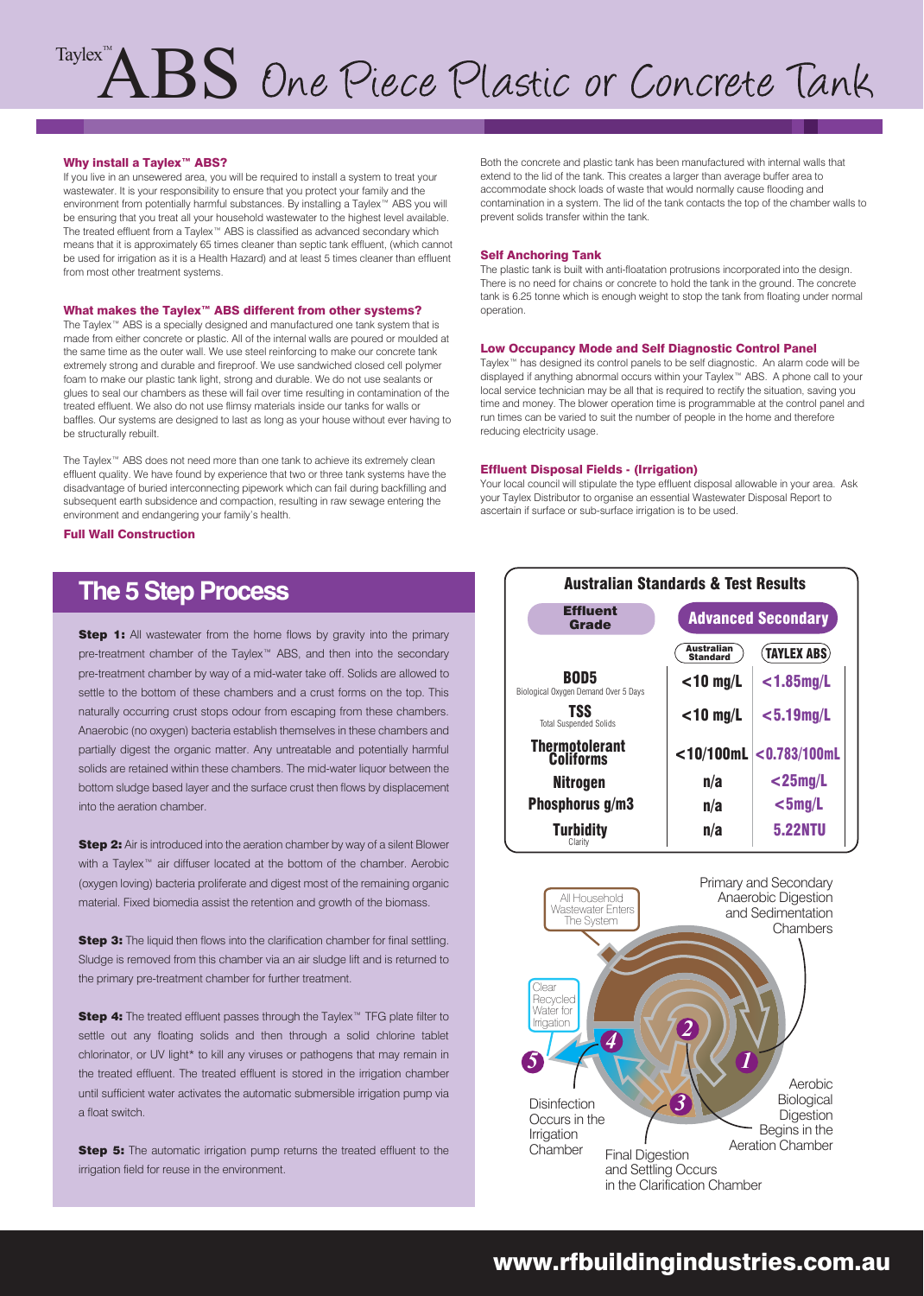# Our Most Popular System

## Sewage **Treatment** Plant

**SOLAR**<br>POWER **COMPLIANT** 

## Advanced Blower System An Advanced Secondary Aerated Wastewater Treatment System

**ABS** Concrete *or*



## Poly

### **The Taylex ABS is suited to approximately 90% of all domestic installations throughout Australia.**

Purchasing this system gives you an automatic upgrade to *Advanced Secondary* treated effluent.

This higher grade effluent system not only produces better quality water, but also offers *power saving*, *silent operation* and now chemical free disinfection

(if required) at a similar price to most other secondary (lower effluent grade) systems on the market.

Taylex $T^M$ 





#### Clear, odourless, recycled water for irrigation

| <b>Standard Tank</b>       |                                                                                                 |                            |
|----------------------------|-------------------------------------------------------------------------------------------------|----------------------------|
| <b>AII CONCRETE Vessel</b> | <b>10EP</b>                                                                                     | 8EP                        |
| Height                     | 2300mm                                                                                          | 2300mm                     |
| <b>Tank Diameter</b>       | 2450mm                                                                                          | 2450mm                     |
| Maximum Dry Weight         | 6.25 tonnes                                                                                     | 6.25 tonnes                |
| Max. Hydraulic Loading     | 2,000Lt/day<br>(10 Person -13 Persons Qld Only)                                                 | 1,200Lt/day<br>(8 Persons) |
| <b>Operating Capacity</b>  | 5,880Lt                                                                                         | 5,009Lt                    |
| <b>Total Tank Capacity</b> | 9,320Lt                                                                                         | 9,320Lt                    |
| Also available:            | Tall Tank versions 300, 400 & 800 (Weight 8-9 tonnes)<br>& custom built Risers for deep inverts |                            |

#### **STATE APPROVAL NUMBERS - Taylex Concrete Advanced Blower System**

| Queensland         | 17/2015 Chlorine -16/2015 UV | <b>Concrete Tank Inverts</b> |
|--------------------|------------------------------|------------------------------|
| New South Wales    | <b>AWTS 026</b>              |                              |
|                    |                              | From Ground Level            |
| Victoria           | Global Cert. 040/8           | 670mm<br>Std -               |
| Northern Territory | 05/16                        | Tall 300 970mm               |
| South Australia    | WWP-59/15 & WWP-19/15        | Tall 400 1070mm              |
| Western Australia  | F-AA-51817                   | Tall 800 1470mm              |
| Tasmania           | DOC/16/52075                 | For 8EP Tanks ADD 200mm      |
|                    |                              |                              |

**The Taylex Poly ABS is the world's first multi-chambered monolithic plastic tank built light and strong using a sandwiched, closed cell foam polymer manufacturing method. No welded seams.**

### **When is a Poly Tank required?**

The low weight of a poly tank makes it ideal

- for difficult access
- sites eg. steep or

 • if cranes are not easily available Your Taylex Distributor will recommend the most suitable tank for your site.

Self Anchoring Advanced System.

#### Clear, odorless, recycled water for irrigation

| <b>Standrd Tank</b><br><b>All PLASTIC Vessel</b> | <b>10EP</b>                                     | 8EP                        |  |
|--------------------------------------------------|-------------------------------------------------|----------------------------|--|
| Height                                           | 2500mm                                          | 2500mm                     |  |
| <b>Tank Footprint - Base</b>                     | 2400mm x 2530mm both                            |                            |  |
| Tank Diameter - Lid                              | 2100mm                                          | 2100mm                     |  |
| Maximum Dry Weight                               | 470kg *                                         | 470kg *                    |  |
| Max. Hydraulic Loading                           | 2,000Lt/day<br>(10 Person -13 Persons Qld Only) | 1,200Lt/day<br>(8 Persons) |  |
| <b>Operating Capacity</b>                        | 6,066Lt                                         | 5024Lt                     |  |
| <b>Total Tank Capacity</b>                       | 7,100Lt                                         | 7.100Lt                    |  |
| $\star$                                          | Allow 600kg as all tanks are water tested       |                            |  |
|                                                  |                                                 |                            |  |

#### **STATE APPROVAL NUMBERS - Taylex Poly Advanced Blower System**

New South Wales AWTS 036 Northern Territory 05/16 Western Australia F-AA-51817

Queensland 17/2015 Chlorine -16/2015 UV Victoria Global Cert. 040/10 South Australia 2012-08191 & WWP-18/15 Tasmania DOC/16/52075

Poly Tank Inverts From Ground Level 550mm For 8EP Tanks ADD 200

15 Year Tank Warranty Includes Internal Compartment Walls... Plus 3 Years Electrical Components Warranty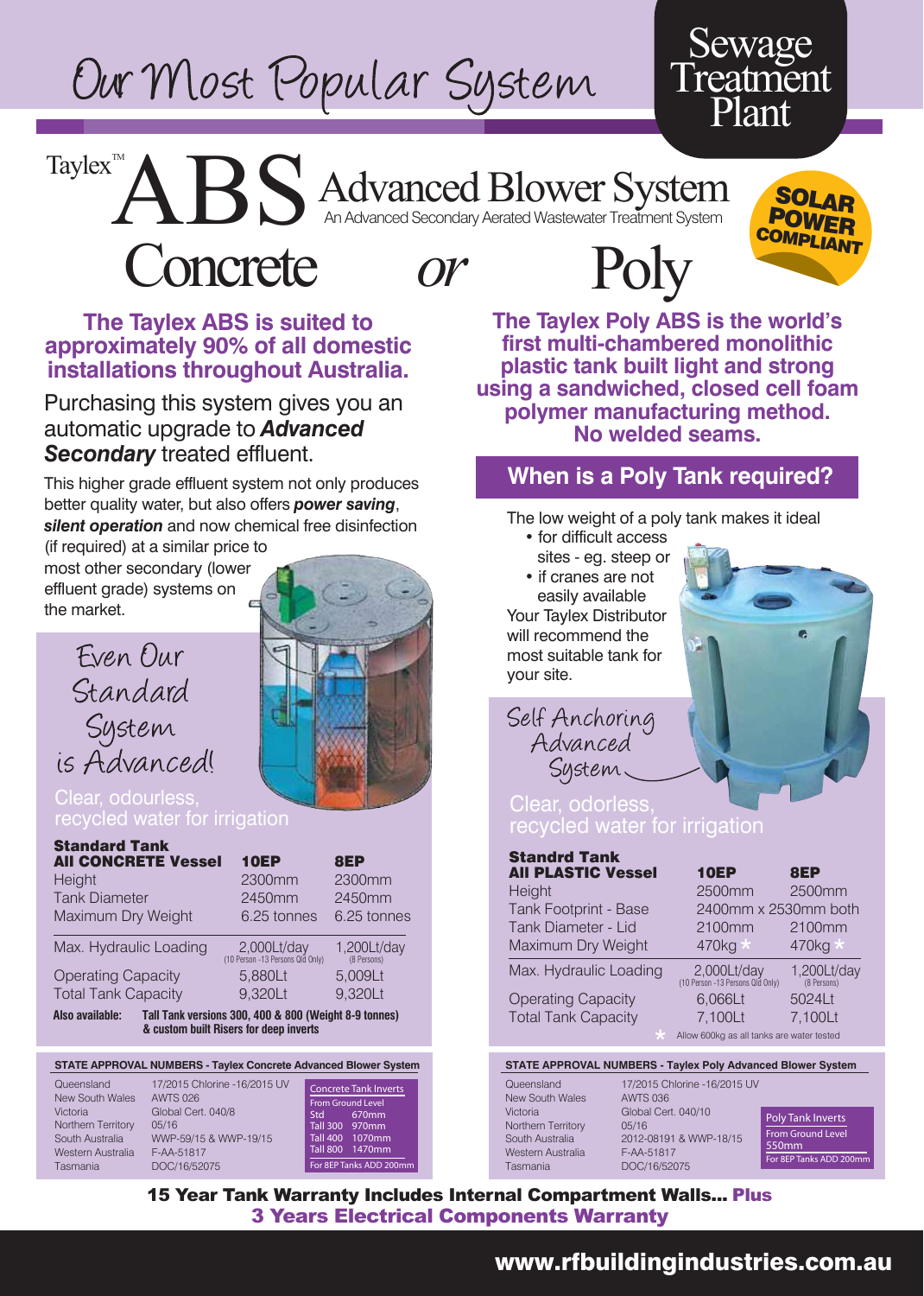## **Taylex ABS Accreditation - Concrete**

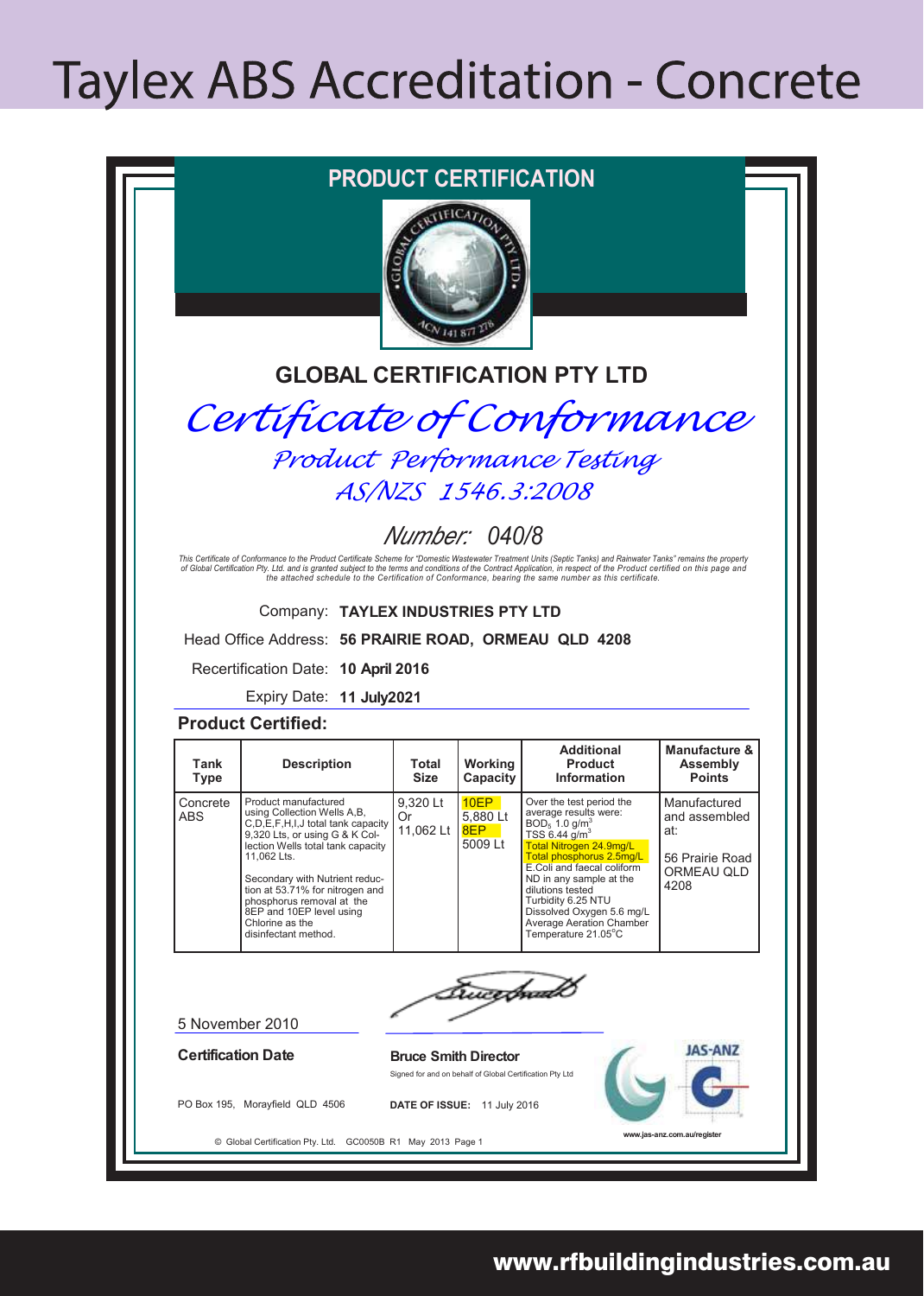## **Taylex ABS Accreditation - Poly**

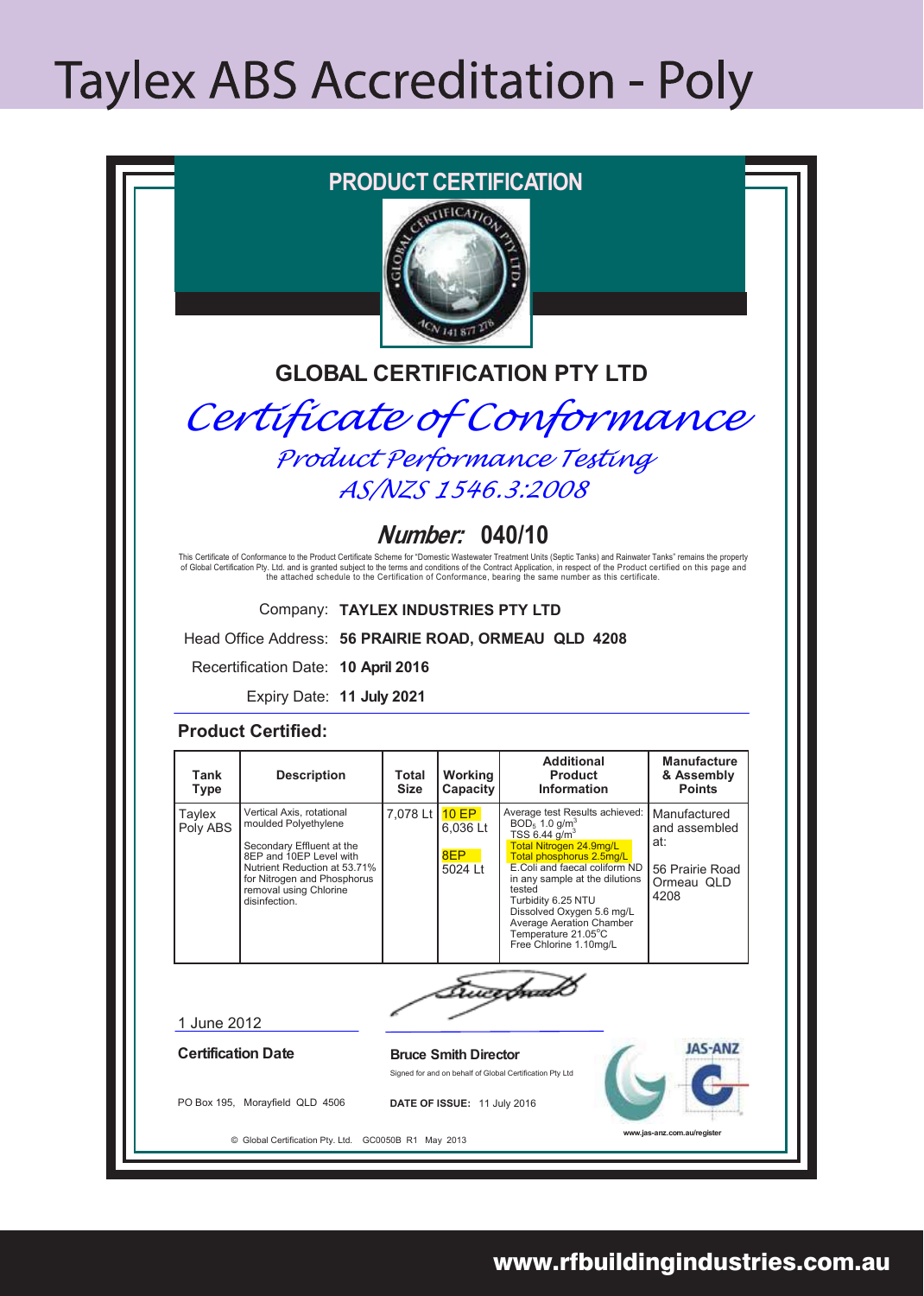## Extend the life of septic trench- es and absorption beds.

#### Better Effluent

A Taylex MAXI Tank produces better quality effluent than a standard septic tank. By acting like a large grease trap, and utilising the 5 chambered tank to slow F.O.G.(fats, oils and greases) down for digestion by bacteria. The discharged effluent is much clearer and free of solids and grease that will clog up and break down your trenches over time. Remember when you had to install a grease trap, back then trenches lasted longer than they do today.

#### Taylex Filter

The system is fitted as standard with a Taylex TFS Outlet Filter which adds to the protection by arresting any solids that may still be present at the time of effluent discharge to the trenches.

#### One Piece Tank

Whether concrete or plastic, the Taylex™ MAXI Tank has been constructed with 5 internal chambers that have a no underwater joins to leak or fail. Baffles (compartment walls) carry the same 15 year warranty that the tank body has.

#### Full Wall Construction

Both the concrete and plastic tank has been manufactured with internal walls that extend to the lid of the tank. This creates a larger than average buffer area to accommodate shock loads of waste that would normally cause flooding and contamination in a system. The lid of the tank contacts the top of the chamber walls to prevent solids transfer within the tank.

#### Quality Purpose Designed Components

At Taylex™ we believe that using the best quality materials is vital to the long term success of any wastewater treatment system. We only use materials that will withstand the harsh environment that they will be used in.

#### Fewer Pump-Outs Required

All septic tanks and treatment plants will require a pump out at some stage to remove the undigested solids in the tank. Standard septic tanks may require a pump out more often as they have only one or two chambers and do not allow the bacteria to digest solids efficiently in the overloaded effluent. As in Treatment Plants the Taylex Maxi has 5 chambers – the effluent in each one is a little cleaner and clearer than the previous chamber. This allows the bacteria to work more efficiently as the effluent makes its way to the disposal chamber.

#### GRAVITY or PUMP?

The Taylex Maxi Tank is made with gravity overflow outlet as standard, however it is easily fitted with an irrigation pump and high water alarm should you require your disposal to be uphill from the tank.

#### PLASTIC or CONCRETE?

Please ask your Taylex Distributor to do a site inspection or use his knowledge of your area to ascertain which tank material will be the most cost effective for a Taylex MAXI Tank install on your block. He will take into account access on your site for a truck and/or a crane against the cost of a plastic vessel or a concrete vessel. He will also monitor the invert depth required to accommodate the 1:60 fall of the drain-line from your house to the tank. Both vessels are cast in one piece and are exceptionally strong – please see The Taylex Difference section in this brochure.

#### Self Anchoring Tank

The Plastic tank is built with anti-floatation protrusions incorporated into the design. There is no need for chains or concrete to hold the tank in the ground.

The Concrete tank is built with a weight of 6ton and will hold itself in the ground while a routine pump out is conducted.

#### Lower Invert – Connection pipe

The concrete tank has a lower Invert – 100mm opening where the drain-line from your house connects into the tank . This allows for a gravity feed that can accommodate the long drain-lines (that must fall 1:60) found in many modern house plans where wet areas of the home are spread between several areas of the house.

The standard concrete tank comes with inverts at 470mm & 770mm from the top of the tank. Taller tanks are available with inverts at 1070mm and 1170mm from the top of the tank. This eliminates the need to use a septic tank at both ends of the house. The plastic tank also has a deeper invert although it is a little shallower than the concrete tank. Ask your Taylex Distributor for his advice.

#### Effluent Disposal Fields - (Trenches etc.)

Your local council will stipulate the type of effluent management allowable in your area. Ask your Taylex Distributor to organise an essential Wastewater Disposal Report to be submitted to council.

## **Baffle Walled Septic Tank** Taylex 4000Lt

A Primary Effluent System

#### Tank Construction – All Concrete Vessel

Height 2175mm Tank Diameter 1935mm Inlet Invert (from Base) 1700mm Outlet (from Base) 1640mm Maximum Dry Weight 3.4 tonnes

**The Taylex 4000Lt B/W Septic Tank is a standard septic tank with a baffle wall that can be sealed or unsealed or removed as required.**

**Also available with pump, high level post alarm light and float switch.**

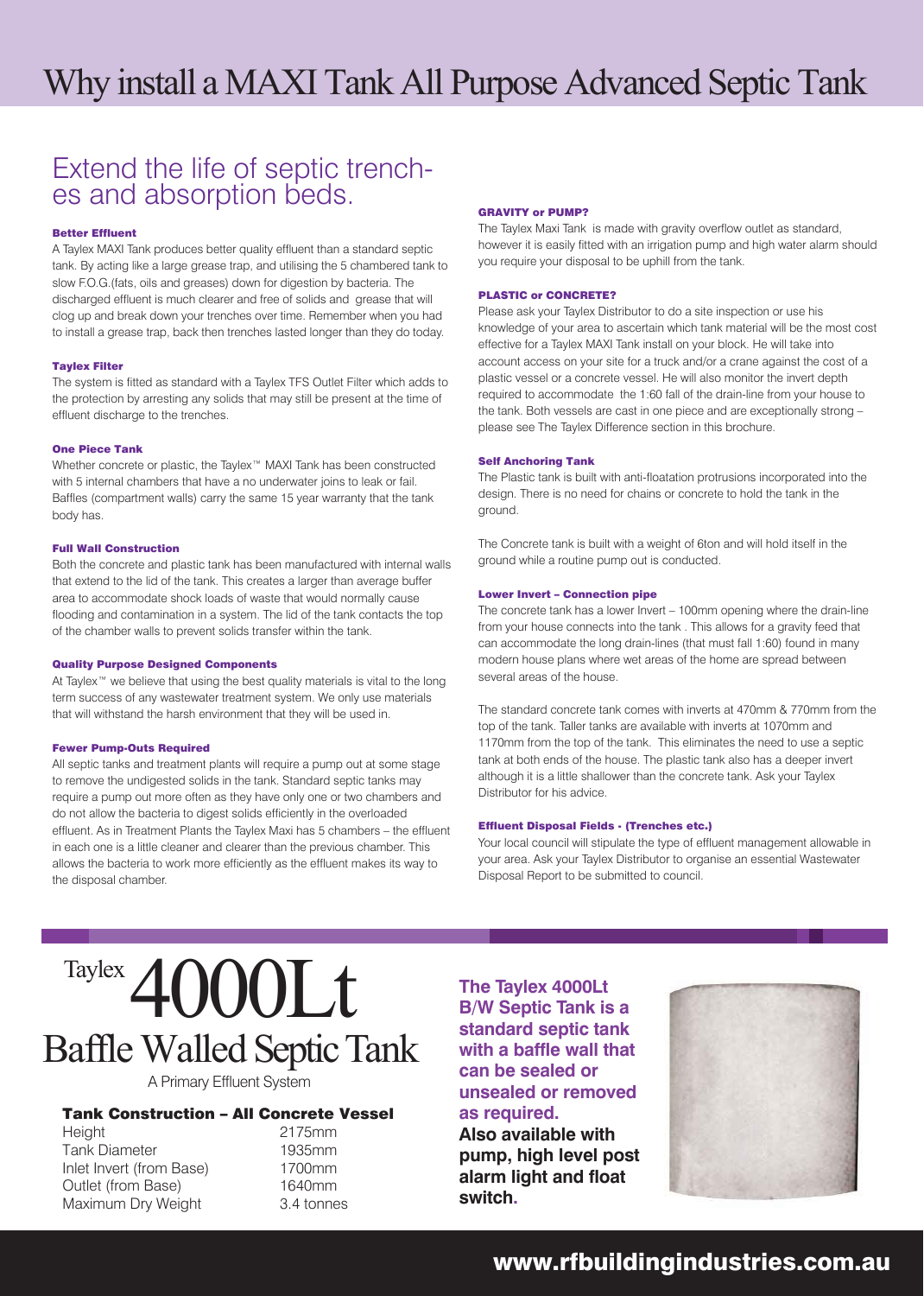## 5 Chambered Septic Tank





Advanced Primary Effluent System

Makes septic trenches last longer!

**The Taylex MAXI Tank is the largest commercially manufactured domestic advanced primary (septic) tank on the market in Australia today.**

**It has a unique 5 chambered construction in one piece of concrete or plastic with walls (baffles) extending to the lid of the tank. This septic tank is suitable for all homes up to 6 bedrooms.**







**Effluent** 

#### **Grade Advanced Primary/Septic**

Tank Construction – All CONCRETE Vessel Height 2300mm Inlet Invert (from Base) 1530mm & 1830mm Tank Diameter 2440mm Operating Capacity 6300Lt Maximum Dry Weight 6.1 Tonnes A Concrete "Tall" tank is also available

#### Tank Construction – All PLASTIC Vessel Height 2500mm

Inlet Invert (from Base) 1770mm Tank Footprint 2400mm x 2530mm Operating Capacity 6066Lt Maximum Dry Weight

450kg Allow 600kg as all<br>tanks are water tested



Concrete & Plastic Tanks 15 Year Tank Warranty Includes Internal Compartment Walls... Plus 3 Years Electrical Components Warranty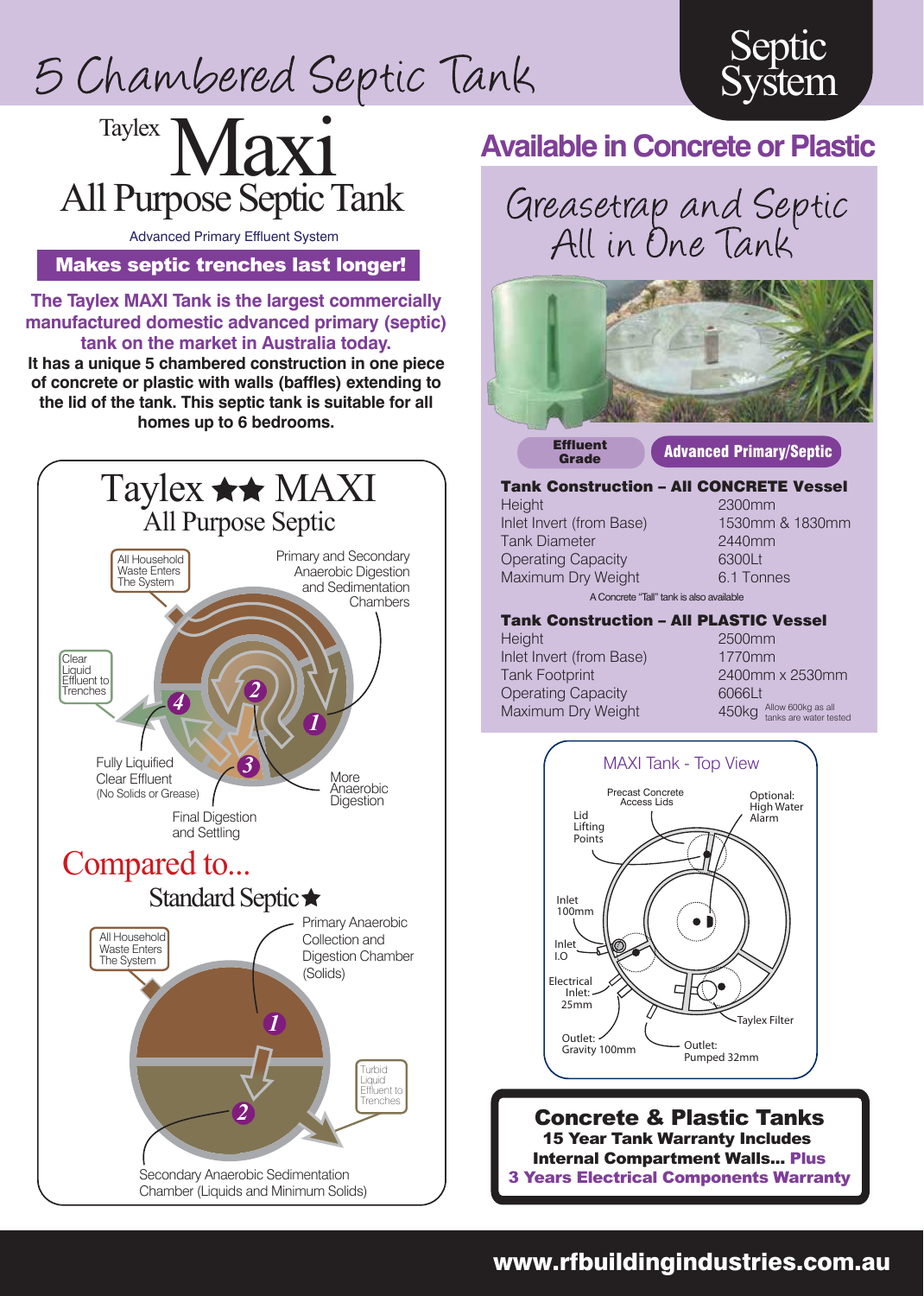## For Larger Homes (Qld)

## **(Secondary)**

## **Taylex Deluxe** 15 Persons - For Large Homes

**Step 1:** All waste from the home enters the primary pre-treatment chamber of the Taylex System with liquid then flowing into the secondary chamber. The time that waste spends in both these anaerobic\* chambers allows bacterial action to condition it before it flows into the aeration chamber.

**Step 2:** The aeration chamber is designed to retain & mix the liquid while aerobic\*\* bacteria digest the organic material. The aerator introduces oxygen by drawing fresh air through the vent and injecting it into the chamber while circulating the entire contents. The aerobic\*\* bacteria multiply rapidly in this oxygen enriched environment and are thoroughly mixed with the pre-treated liquid to ensure complete oxidation of all organic material.

**Step 3:** The liquid then flows into the clarification chamber for settlement where the remaining organics are further digested by bacteria living on specially designed bio-mass sheets.

**Step 4:** Pre-treated, aerated and settled, the liquid then passes through a Taylex filter prior to chlorination. The filtered liquid passes through a chlorinator which ensures the disinfection of the reclaimed effluent.

Then your reclaimed effluent is returned to the environment via spray or underground irrigation by a silent pump.

#### **1st Tank Construction – All Concrete (round)**

Height 2140mm Inlet Invert (from Base) 1700mm Tank Diameter 1930mm Maximum Dry Weight 4 tonnes

#### **2nd Tank Construction – All Concrete (oblong)**

Height 1800mm Inlet Invert (from Base) 1400mm Length x Width 3200mm x 1700mm Maximum Dry Weight 5.2 tonnes



Qld Only **Taylex ABS &** Maxi Systems • One Tank

Sewage

**Treatment** Plant

- **One Connection**
- One Hole

## Applications

**NEW HOMES** – it's all so simple:

• One Tank • One Hole • One Piece Construction Which means easier installation by having lower costs for plumbing and excavation – and the system is discreetly hidden in your garden. This, combined with a holding capacity 30% larger than other units means a TAYLEX™ System is the most efficient, cost effective and easily maintained sewage solution available.

**EXISTING HOMES** – it's a simple process to replace your existing septic system with a strong, safe and reliable TAYLEX™ System. No more grease traps, odours or soggy back yards.

## Getting Started

Ask our Taylex Consultant to organise a Wastewater Disposal Report (Site & Soil Test for placement of a Effluent Disposal – Spray or subsurface irrigation , trenches etc.). Then you will be aware of what system your Local Council will allow to be placed on your property and we can quote for you.

We can then do Site Inspection (if required) to ensure your install will run smoothly. Please be aware that in some cases it is best to install your tank prior to building your home to make sure that access is available.

**PLEASE NOTE:** Make sure you inform your Taylex Consultant, builder or plumber of any future sheds, pools, driveways or dams. The positioning of these items may impact on the placement of your irrigation area and impeded commissioning of your System prior to you moving in to your new home. Gazetted setback distances need to be adhered to so council final approvals can be obtained.

Anaerobic - Meaning: without air (Oxygen), The bacteria in an anaerobic environment do not require oxygen to survive and flourish. \*\* Aerobic - Meaning: with air (Oxygen). The bacteria an aerobic environment do require air to survive. The system introduces extra oxygen into an aerobic chamber to allow these "good" bacteria to multiply and flourish.

1

2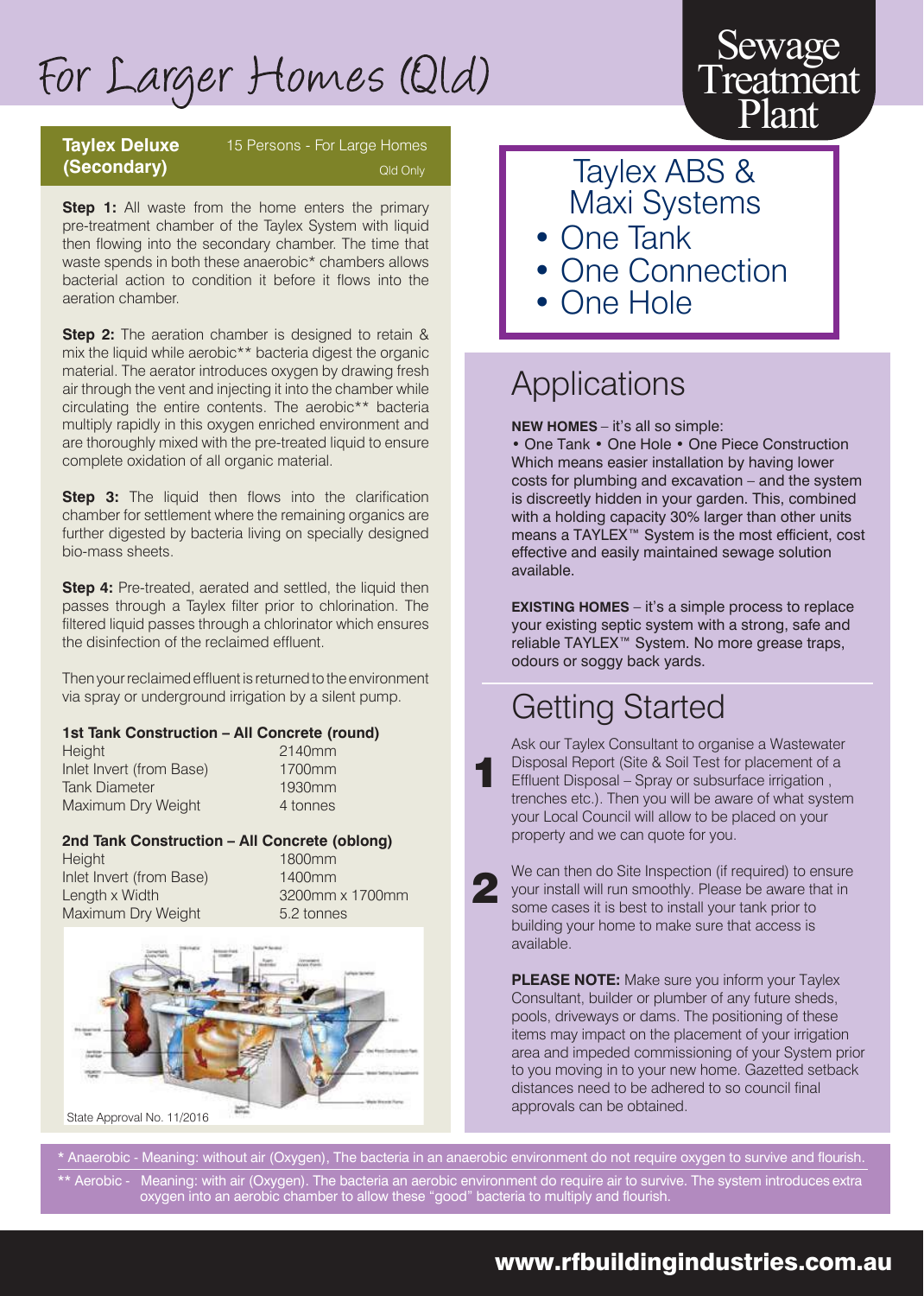# Taylex Difference... The  $\frac{1}{2}$

# Our Purpose **Built Tanks**

- **Poured or Moulded in One Piece**
- No Joins or "Glued in" Compartments
- **All Partitions extend to the Lid of the Tank**
- **NO INTERNAL LEAKAGE**

## Concrete Tanks



Inverted Mould with Reinforcing Ready for Concrete



Completed Tank Ready for Fitout and Lid

## Plastic Tanks



Sectional view of plastic tank internal showing one-piece construction.

> **Sandwich** closed-cell foam polymer - Light and strong

#### 15 Year Tank Warranty Includes Internal Compartment Walls... Plus **3 Years Electrical Components Warranty**\* **ABS** and MAXI Systems Only

## The Treatment Process - A living thing



**Most Wastewater/ Sewage Treatments are a biological process for domestic, commercial and municipal applications.**

A Treatment Plant is a living organism. There are trillions

of living bacteria that make the system work properly - even in large city sewage treatment plants! Your Local and City Councils will have laws in place that prevent the dumping of certain chemicals through their drains. Large amounts of chemical will "kill" off their living system and create havoc in their treatment plants... and often does. A city plant is a large scale operation and they will have the excess treatment power to overcome most daily problems.

l

Your Home Sewage Treatment Plant is a miniature version of the City Plant. Because it is smaller and only designed to treat the amount of waste you produce from your home it will be more noticeable to you if you accidently "kill" off your living system's bacteria. The bacteria are produced from our bodies and should a "Kill" ever occur within the system it will rebuild the ecosystem again from normal usage once the "Kill Factor" has been removed.

When using your Taylex system we ask that you respect the system and be mindful of the need to provide a safe and happy home for your colony of bacteria to live and work in. Should the balance be upset by mistake (e.g . a bleach product is used etc.) we will help to ascertain the cause and find the remedy. We suggest you read the tips in your Home Owner's Manual to avoid or minimise the use of cleaners etc. that may upset the system. This is not normally an arduous chore but a simple rearrangement of your cleaning products preferences.

Taylex Systems are either: **Septic** – Anaerobic bacteria **Aerated** – Anaerobic and Aerobic bacteria